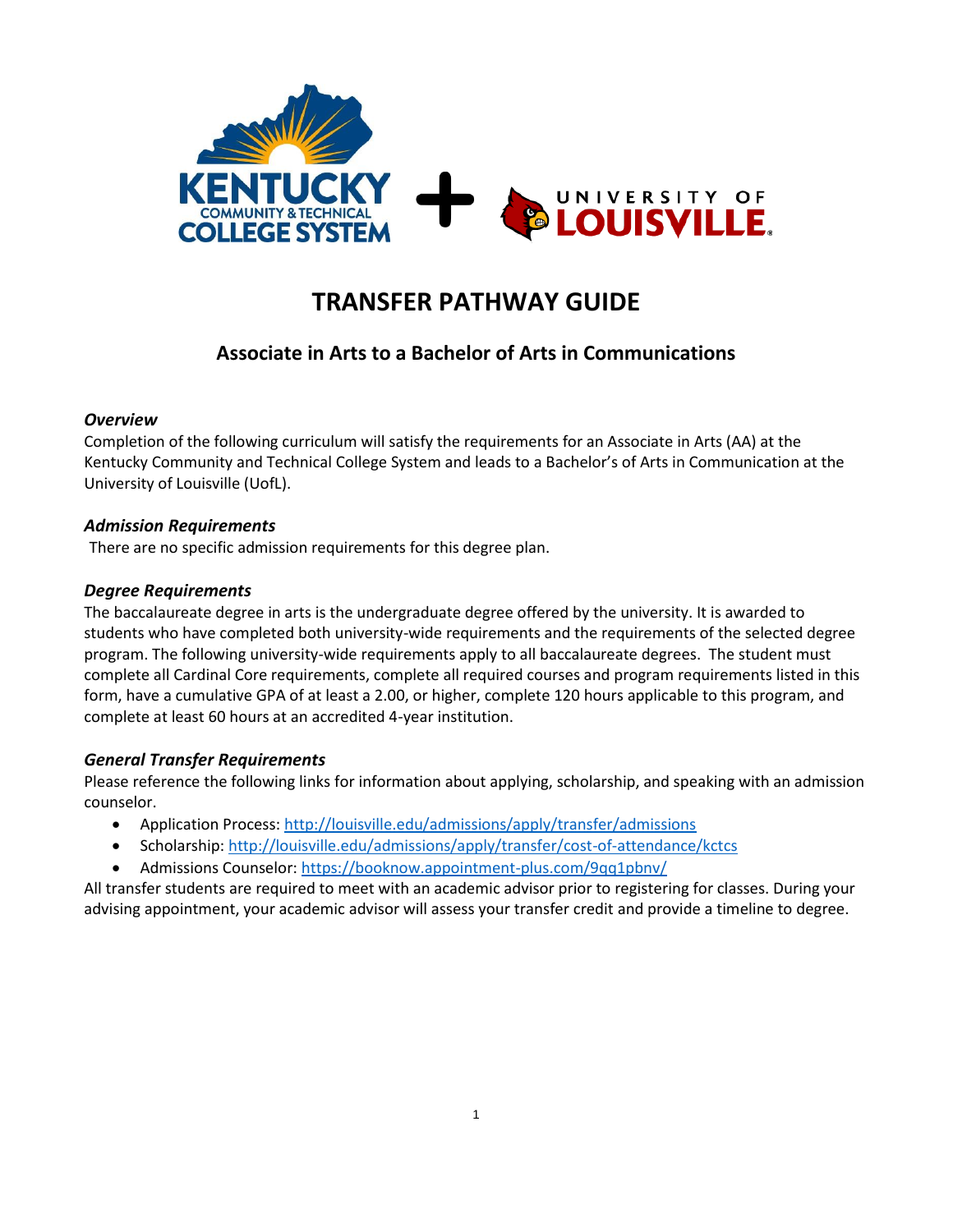#### **KCTCS AA to UofL BA in Communications Checklist**

#### **Kentucky Community and Technical College System**

| <b>KCTCS</b><br>Course | <b>Course or Category</b>                          | <b>Credits</b> | <b>UofL</b><br><b>Course</b> | Completed |
|------------------------|----------------------------------------------------|----------------|------------------------------|-----------|
| <b>ENG 101</b>         | <b>Written Communications I</b>                    | 3              | <b>ENGL 101</b>              |           |
| <b>ENG 102</b>         | <b>Written Communications II</b>                   | 3              | <b>ENGL 102</b>              |           |
| COM XXX                | Oral Communications- COM 181, 205 or 252           | 3              | COMM 111, 112 or<br>115      |           |
| <b>COM 101</b>         | Intro to Communications (SBS) – Gen Ed*            | 3              | <b>COMM 201</b>              |           |
| <b>COM 249</b>         | Intro to Mass Communication (SBS) - Gen<br>$Ed*$   | 3              | <b>COMM 305</b>              |           |
| TBS XXX                | Social & Behavioral Science - not COM              | 3              | <b>SBS XXX</b>               |           |
| <b>HIS XXX</b>         | Heritage (HIS 101, 102, 108 or 109<br>recommended) | 3              | HIST 101, 102, 211<br>OR 212 |           |
| TBS XXX                | <b>Arts &amp; Humanities</b>                       | 3              | A/H XXX                      |           |
| TBS XXX                | Natural Science & Lab                              | 3(4)           | NS & L XXX                   |           |
| MAT or<br>STA XXX      | Quantitative Reasoning: MAT 146 or Higher          | 3              | <b>MATH 105 or</b><br>higher |           |
| TBS XXX                | Natural Science                                    | 3              | <b>NS XXX</b>                |           |
|                        | <b>Subtotal General Education Core Courses</b>     | 33-34          |                              |           |

#### **Category 1: KCTCS General Education Core Requirements (33-34 hours)**

TBS XXX means: To Be Selected by KCTCS student.

TBD XXX means: To Be Determined by UofL based on course selected.

\*One of these courses must be selected from the KCTCS identified Cultural Studies course list. Indicate by placing (CS) next to the course name in Category 1 or 2 table.

#### **Category 2: KCTCS AA Requirements (6-8 hours)**

| <b>KCTCS</b><br>Course | <b>Course or Category</b>                 | <b>Credits</b> | UofL<br>Course | Completed |
|------------------------|-------------------------------------------|----------------|----------------|-----------|
| TBS XXX                | *Foreign Language 1                       | 3(4)           | <b>FL XXX</b>  |           |
| TBS XXX                | *Foreign Language 2                       | 3(4)           | <b>FL XXX</b>  |           |
|                        | <b>Subtotal AA/AS Requirement Courses</b> | $6 - 8$        |                |           |

\*All 3-4 semesters of Foreign Language must be in same discipline. Recommended student take all at the same institution

#### **Category 3: KCTCS Electives (21-22 hours)**

| <b>KCTCS</b><br><b>Course</b> | <b>Course or Category</b>                                      | <b>Credits</b> | <b>UofL</b><br>Course | Completed |
|-------------------------------|----------------------------------------------------------------|----------------|-----------------------|-----------|
| <b>CIT 105</b>                | Digital Literacy or IC3 Fast Track Exam                        | $0 - 3$        | <b>CIS 100</b>        |           |
| <b>FYE 105</b>                | First-Year Experience                                          | 3              | <b>GEN 101</b>        |           |
| TBS XXX                       | *Foreign Language 3                                            | 3              | FL XXX                |           |
| TBS XXX                       | *Foreign Language 4 (if needed) or Any<br>college level course | $3 (+)$        | FL or<br>TBD XXX      |           |
| <b>COM 281</b>                | <b>Communication in Small Group</b>                            | 3              | <b>COMM 312</b>       |           |
| <b>COM 287</b>                | <b>Persuasive Speaking</b>                                     | 3              | <b>COMM 311</b>       |           |